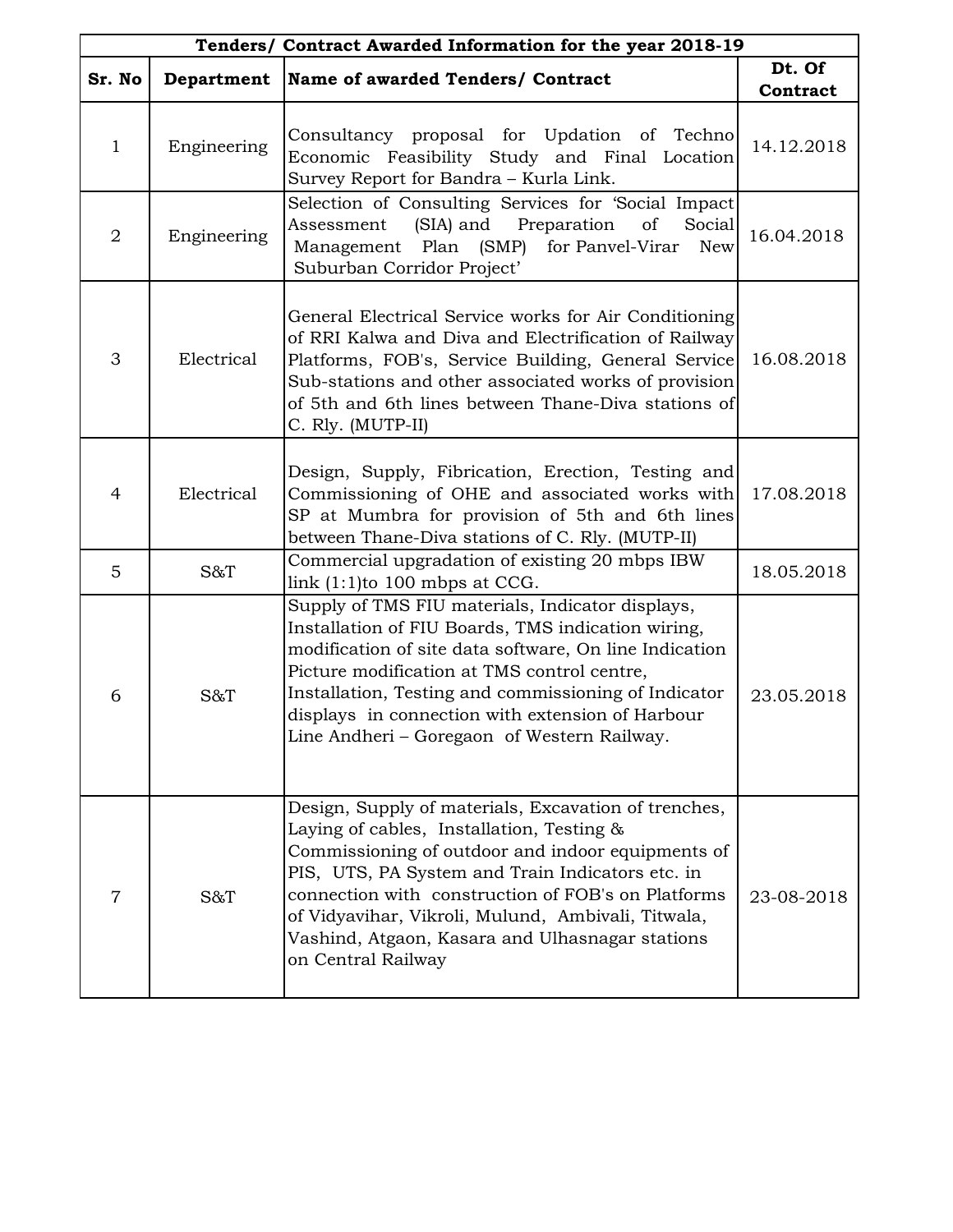| Tenders/ Contract Awarded Information for the year 2018-19 |            |                                                                                                                                                                                                                                                                                                                                                                                                  |                    |
|------------------------------------------------------------|------------|--------------------------------------------------------------------------------------------------------------------------------------------------------------------------------------------------------------------------------------------------------------------------------------------------------------------------------------------------------------------------------------------------|--------------------|
| Sr. No                                                     | Department | Name of awarded Tenders/ Contract                                                                                                                                                                                                                                                                                                                                                                | Dt. Of<br>Contract |
| 8                                                          | S&T        | Design, Supply of materials, Excavation of trenches,<br>Laying of cables, Installation, Testing &<br>Commissioning of outdoor and indoor equipments of<br>PIS, UTS, PA System and Train Indicators etc. in<br>connection with construction of FOB's on Platforms<br>of Vidyavihar, Vikroli, Mulund, Ambivali, Titwala,<br>Vashind, Atgaon, Kasara and Ulhasnagar stations<br>on Central Railway. | 23-08-2018         |
| 9                                                          | S&T        | Design, Supply of materials, Excavation of trenches,<br>Laying of cables, Installation, Testing &<br>Commissioning of outdoor and indoor equipments of<br>PIS, UTS, PA System and Train Indicators etc. in<br>connection with construction of FOB's on Platforms<br>of Marine Lines, Charni Road, Grant Road, Mumbai<br>Central, Mahalaxmi and Mahim stations on Western<br>Railway.             | 29-10-2018         |
| 10                                                         | S&T        | Design, Supply of materials, Excavation of trenches,<br>Laying of cables, Installation, Testing &<br>Commissioning of outdoor and indoor equipments of<br>PIS, UTS, PA System and Train Indiactors etc. in<br>connection with construction of FOB's on Platforms<br>of Santacruz, Ville Parle, Andheri, Goregaon,<br>Niagaon, Vasai Road and Nallasopara stations on<br>Western Railway.         | 30-10-2018         |
| 11                                                         | S&T        | ValidityExtension/new procurement of Digital<br>Signature and encryption certificate                                                                                                                                                                                                                                                                                                             | 13-11-2018         |
| 12                                                         | S&T        | Supply and Laying of various Telecom Cables like<br>OFC / 6 Quad / 4 Quad / 50, 20 & 10 Pair PIJF<br>cables. Installation and Testing of Emergency<br>Communication system related to Telecom Outdoor<br>work in connection with laying of additional 5th &<br>6th lines between Thane - Diva section in Mumbai<br>division of Central Railway.                                                  | 31-01-2019         |
| 13                                                         | S&T        | Design of Circuits, Supply, Installation, Testing &<br>Commissioning of S&T Indoor & Outdoor<br>Equipments etc.at THANE, KALVA, MUMBRA &<br>DIVA stations with alteration in existing RRI at<br>THANE station in connection with laying of<br>Additional pair of lines (5th & 6th) between Thane-<br>Diva section on Central Railway.                                                            | 28.08.2018         |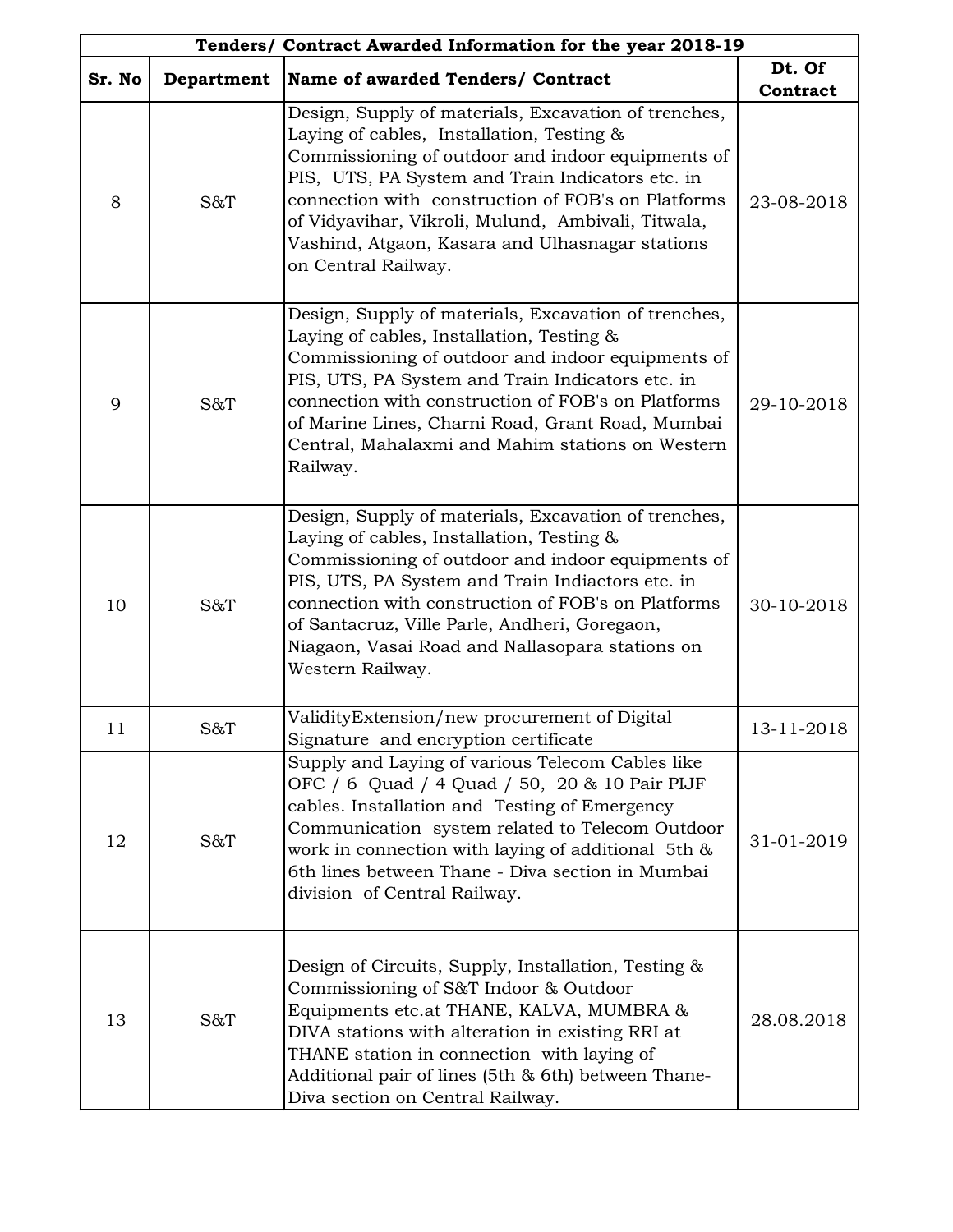| Tenders/ Contract Awarded Information for the year 2018-19 |            |                                                                                                                                                                                                                                                                                                                  |                    |
|------------------------------------------------------------|------------|------------------------------------------------------------------------------------------------------------------------------------------------------------------------------------------------------------------------------------------------------------------------------------------------------------------|--------------------|
| Sr. No                                                     | Department | Name of awarded Tenders/ Contract                                                                                                                                                                                                                                                                                | Dt. Of<br>Contract |
| 14                                                         | S&T        | Supply, Installation, Testing, Commissioning &<br>Shifting of Outdoor Signalling gears in connection<br>with Construction of FOB's at Dadar Station on<br>main line (CSTM-CLA Section) and Vadala Road,<br>Tilaknagar, Govandi Stations on HB line (CSTM-PNVL<br>Section) of Mumbai Division on Central Railway. | 27.02.2019         |
| 15                                                         | S&T        | Supply, Installation, Testing, Commissioning &<br>Shifting of Outdoor Signalling gears in connection<br>with Construction of FOB's at Vikhroli, Mulund,<br>Ambivli, Titwala, Vasind, Atgaon, Kasara &<br>Ulhasnagar Stations (CLA-IGP & KYN-LNL Section<br>excl.CLA) of Mumbai Division on Central Railway.      | 29.03.2019         |
| 16                                                         | S&T        | Provision of CCTV based surveillance system at<br>ADH, JOS, RMAR, GMN stns.on Harbour line                                                                                                                                                                                                                       | 12-04-2018         |
| 17                                                         | S&T        | Supply, Installation, Testing & Commissiong of Train<br>Indicators, PA System and laying and termination of<br>various types of cablesalong with cable tray for<br>public information system at elevated booking office<br>and on FOB connecting skywalk and Metro station<br>at ADH                             | 03-05-2018         |
| 18                                                         | S&T        | Supply and installation of signalling materials, at<br>ADH-GMN in connection with HB Line between ADH-<br>GMN section of BCT Div.of W.Rly.                                                                                                                                                                       | 01-06-2018         |
| 19                                                         | S&T        | Supply ,installation and configuration of STAAD<br>PRO connect edition software for DDSS Cell at<br>MRVC office at CCG.                                                                                                                                                                                          | 01-06-2018         |
| 20                                                         | S&T        | Supply, laying, wiring, releasing of various telecom<br>cables in connection with development of<br>500sqm.area of CCM office 2nd floor CCG STN<br>BLDG. For MRVC office                                                                                                                                         | 31-07-2018         |
| 21                                                         | S&T        | AMC of IP based Exchange at CCG for 03 years                                                                                                                                                                                                                                                                     | 30-10-2018         |
| 22                                                         | S&T        | Coloured, Black & white prints of drawings, scanning<br>of approved drawing and tracing, films, prints of<br>drawing for laying of additional pairs of lines (5th &<br>6th line on Thane-Diva section on C.Rly.                                                                                                  | 24-09-2018         |
| 23                                                         | S&T        | Procurement of auto cad                                                                                                                                                                                                                                                                                          | 12-11-2018         |
| 24                                                         | S&T        | Supply of Telecom materials, laying, wiring for<br>provision of Telecom facilities at MRVC site office at<br>Reay road.                                                                                                                                                                                          | 13-12-2018         |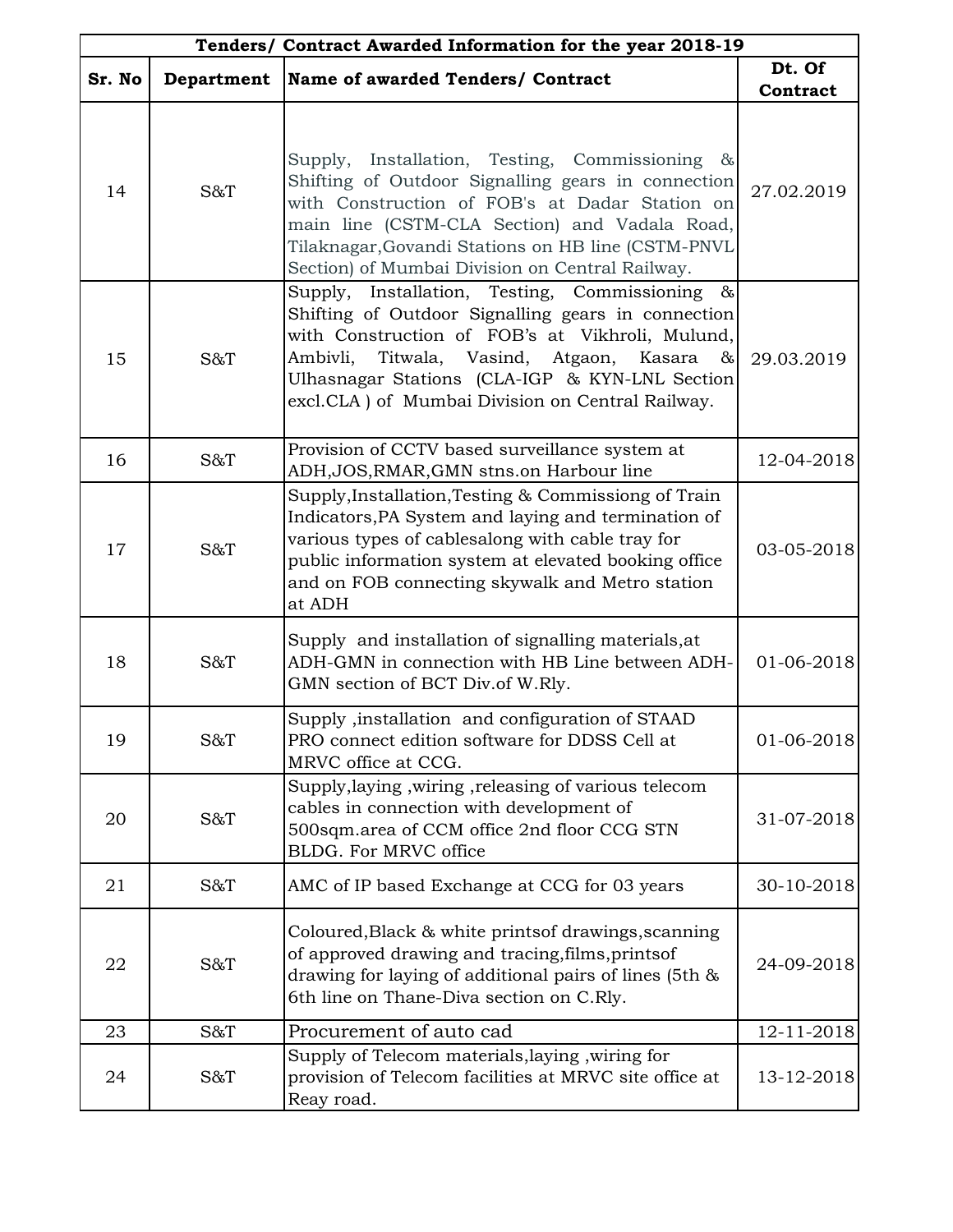| Tenders/ Contract Awarded Information for the year 2018-19 |               |                                                                                                                                                                                                                                                                                                       |                    |
|------------------------------------------------------------|---------------|-------------------------------------------------------------------------------------------------------------------------------------------------------------------------------------------------------------------------------------------------------------------------------------------------------|--------------------|
| Sr. No                                                     | Department    | Name of awarded Tenders/ Contract                                                                                                                                                                                                                                                                     | Dt. Of<br>Contract |
| 25                                                         | S&T           | Provision of CCTV based surveilance system at New<br>Ram Mandir station<br>between Jogeshwar and<br>Goregaon in Churchgate - Virar section of Mumbai<br>Division on hiring basis for one year.                                                                                                        | 13-12-2018         |
| 26                                                         | S&T           | Provision of CCTV based surveilance system at<br>Borivali station PF 1 deck in Churchgate - Virar<br>section of Mumbai Division on hiring basis for one<br>year.                                                                                                                                      | 13-12-2018         |
| 27                                                         | S&T           | Provision of CCTV based surveilance system at<br>Andheri, Jogeshwari, Ramamndir and Goregaon<br>station for Harbour line Platforms in Churchgate -<br>Virar section of Mumbai Division on hiring basis for<br>06 Months.                                                                              | 13-12-2018         |
| 28                                                         | S&T           | Supply, Installation, Testin & commissioning of Auto<br>Change over LT Power Panel compitable for 4<br>incomming Power supplies at new RRI of Kalva and<br>Diva stations in connection with work of laying of<br>additional pair of lines (5th & 6th ) between TNA-<br>DW section of Central Railway. | 18-01-2019         |
| 29                                                         | S&T           | Supply, Installation, Testing & Commissiong of CCTV<br>System in MRVC office at CCG & CSTM with IP<br>based monitoring along with 04 years AMC.                                                                                                                                                       | 25-02-2019         |
| 30                                                         | S&T           | Renewal of basic maintenance support and value<br>subscription for UTMCyberoam Firewall                                                                                                                                                                                                               | 19-03-2019         |
| 31                                                         | S&T           | Supply, laying, wiring of various telecom cables in<br>connection with development of 500sqm.area of CCM<br>office 2nd floor CCG STN BLDG. For MRVC office                                                                                                                                            | 22-03-2019         |
| 32                                                         | S&T           | Supply and installation of signaling materials, wiring<br>and commissioning of MSDAC System & shifting of<br>AFTC at GMN in connection with Phase-II SIDING<br>WORK.                                                                                                                                  | 29-03-2019         |
| 33                                                         | General       | Hiring of Petrol/Diesel driven AC cars for day to day<br>use by Directors and Officers of the Corporation<br>during their short visit to New Delhi.                                                                                                                                                   | 02.06.2018         |
| 34                                                         | General       | Hiring of Petrol/diesel driven AC cars on day today<br>basis(Mumbai).                                                                                                                                                                                                                                 | 03.08.2018         |
| 35                                                         | <b>Stores</b> | Xerox paper A4 size GSM 80- Trident Royal Touch                                                                                                                                                                                                                                                       | 25.05.2018         |
| 36                                                         | <b>Stores</b> | All in one Desktop Computer 21.5                                                                                                                                                                                                                                                                      | 27.06.2018         |
| 37                                                         | <b>Stores</b> | <b>Executive Diaries -2019</b>                                                                                                                                                                                                                                                                        | 06.11.2018         |
| 38                                                         | <b>Stores</b> | Table diaries-2019                                                                                                                                                                                                                                                                                    | 06.11.2018         |
| 39                                                         | <b>Stores</b> | High Wall Inverter Split AC 1.5 tr OG heavy duty                                                                                                                                                                                                                                                      | 27.12.2018         |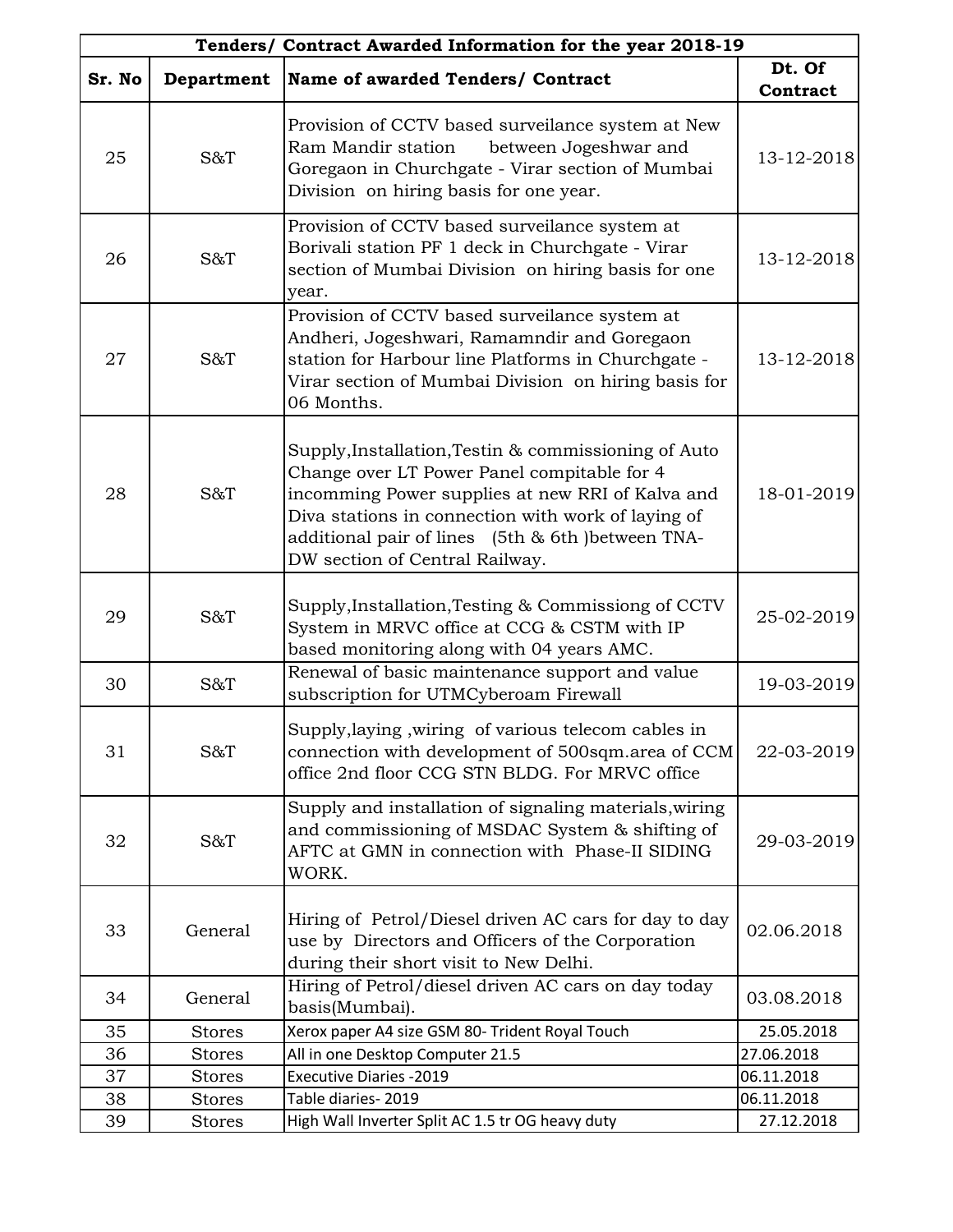| Tenders/ Contract Awarded Information for the year 2018-19 |            |                                                                                                                                                                                                                                                                                                                                                                  |                    |
|------------------------------------------------------------|------------|------------------------------------------------------------------------------------------------------------------------------------------------------------------------------------------------------------------------------------------------------------------------------------------------------------------------------------------------------------------|--------------------|
| Sr. No                                                     | Department | Name of awarded Tenders/ Contract                                                                                                                                                                                                                                                                                                                                | Dt. Of<br>Contract |
| 40                                                         | Project    | Construction of FOBs, Skywalks, Platforms with<br>shelter, linkway, booking office, Station Building,<br>Quarters, Toilet Blocks, Boundary Wall, Pathway &<br>other works in connection with Trespass Control<br>with various locations in Kalyan-Karjat Section of<br>Mumbai Division.                                                                          | 14.11.2018         |
| 41                                                         | Project    | Supply of machine crushed stone ballast (65mm) in<br>stacks on available locations between Thane & Kalwa<br>(Excluding) and Mumbra (Excluding) & Diva<br>(inclusive) stations in connection with provision of<br>5th & 6th line between Thane-Diva stations of<br>Central Railways.                                                                              | 17.10.2018         |
| 42                                                         | Project    | Supply of machine crushed stone ballast (65mm) in<br>stacks on available locations between Thane and<br>Mumbra stations in connection with provision of 5th<br>& 6th line between Thane-Diva stations of Central<br>Railways.                                                                                                                                    | 12.10.2018         |
| 43                                                         | Project    | Construction & commissioning of new station at<br>Dighe (between Airoli-Thane) with PEB steel<br>structure COP, FOB at Kalwa, construction of RUB,<br>Boundary wall, Buildings including Electrical<br>General work, signalling and OHE works for<br>infringement removals in connection with Airoli-<br>Kalwa link.                                             | 12.04.2018         |
| 44                                                         | Project    | Mid-Section Trespass Control measures in Mumbai<br>Suburban Section of Central & Western Railways<br>LOT - IV - Central Railway (Harbour Line) -<br>Construction of FOBs, Linkway/Highwalk, Subway,<br>Boundary wall and other works in connection with $ 11.04.2018\rangle$<br>Trespass control in Sewri - Panvel section on<br>Harbour line on Mumbai Division |                    |
| 45                                                         | Project    | Procurement of "Mid-section Trespass Control<br>measures in Mumbai Suburban section of Central &<br>Western Railways" LOT - III - Churchgate - Virar<br>Section.                                                                                                                                                                                                 | 09.10.2018         |
| 46                                                         | Project    | Mid-section Trespass Control Measures under MUTP<br>III Central Railways, "Construction of FOBs,<br>Skywalks, Platforms with Shelter, Linkway, Booking<br>office, Station Building, Quarters, Toilet Blocks,<br>Boundary wall, Pathway and other works in<br>connection with Trepass Control at various location<br>in KYN-KARJAT section of Mumbai Division.    | 14.11.2018         |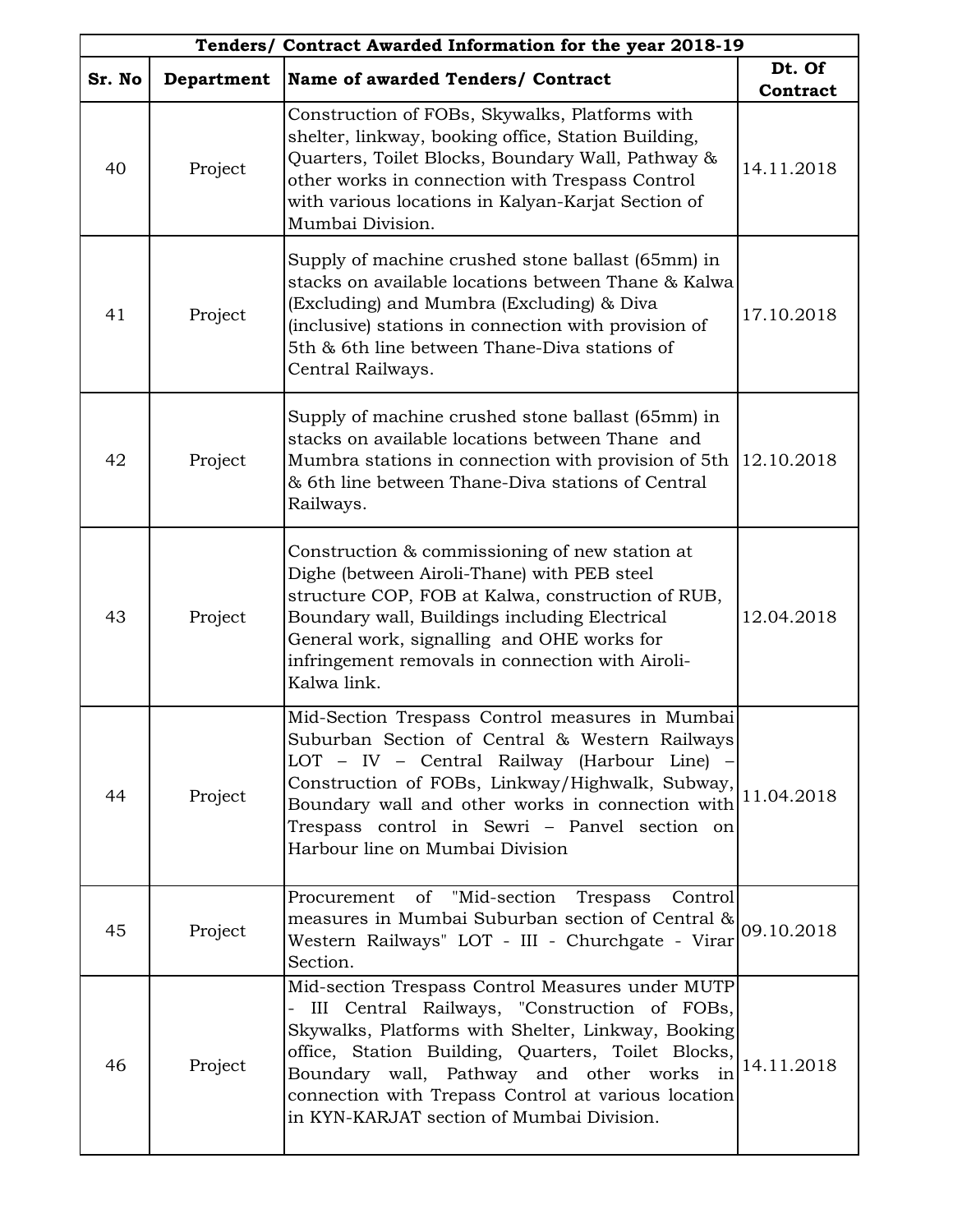| Tenders/ Contract Awarded Information for the year 2018-19 |            |                                                                                                                                                                                                                                                                                                                                                                                                                                                          |                    |
|------------------------------------------------------------|------------|----------------------------------------------------------------------------------------------------------------------------------------------------------------------------------------------------------------------------------------------------------------------------------------------------------------------------------------------------------------------------------------------------------------------------------------------------------|--------------------|
| Sr. No                                                     | Department | Name of awarded Tenders/ Contract                                                                                                                                                                                                                                                                                                                                                                                                                        | Dt. Of<br>Contract |
| 47                                                         | Project    | Construction of FOBs, Linkway, Subway, Pathway &<br>other works in connection with Trespass control in<br>CSTM - Kasara section in Mumbai Division.                                                                                                                                                                                                                                                                                                      | 14.11.2018         |
| 48                                                         | Project    | Orthophoto/photogrammetry survey (Drone Survey)<br>of Proposed Alignment of Quadrupling of Virar 14.12.2018<br>-Dahanu Road Section in Mumbai Division of<br>Western Railway.                                                                                                                                                                                                                                                                            |                    |
| 49                                                         | Project    | maintenance $15.02.2019$<br>of<br>detailed<br>Preparation<br>practices/manual to be adopted<br>for<br>future<br>maintenance of Structural Steel strucutres such as<br>Foot Over Bridges & PEB structures and carrying<br>out detailed strucural audit of strucutres at Andheri<br>Goregaon<br>and Preparation<br>of<br>&<br>Detail<br>Design/Drawing<br>required<br>for<br>strengthening/modification necessitated after audit<br>up to final approvals. |                    |
| 50                                                         | Electrical | General Electrical Service works for Air Conditioning 16.08.2018<br>of RRI Kalwa and Diva and Electrification of Railway<br>platforms, FOB's Service Building, General Service<br>Sub- stations and other associated works of<br>provision of $5^{th}$ and $6^{th}$ lines between Thane- Diva stations of<br>C.Rly. (MUTP-II)                                                                                                                            |                    |
| 51                                                         | Electrical | Design, Supply, Fabrication, Erection, Testing and 17.08.2018<br>Commissioning of OHE and associated works with<br>SP at Mumbra for provision of $5^{th}$ and $6^{th}$ lines between<br>Thane- Diva stations of Central Railway under MUTP-II                                                                                                                                                                                                            |                    |
| 52                                                         | Electrical | Design, Supply, Erection, Testing & commissioning 10.08.2018<br>of General Electrical services works in connection<br>with construction of FOB in suburban section of<br>Mumbai Division over Central Railway.                                                                                                                                                                                                                                           |                    |
| 53                                                         | Electrical | Design, Supply, Erection, Testing $\&$ commissioning 27.08.2018<br>of General Electrical services works in connection<br>with construction of FOB in suburban section of<br>Mumbai Division over Western Railway.                                                                                                                                                                                                                                        |                    |
| 54                                                         | Electrical | Design, Supply, Fabrication Erection, Testing & 03.09.2018<br>commissioning of OHE modification / infringement<br>removal of OHE in connection with construction of<br>FOB in suburban section of Mumbai Division over<br>Central Railway                                                                                                                                                                                                                |                    |
| 55                                                         | Electrical | Design, supply, fabrication, erection, testing and 09.10.2018<br>commissioning of OHE for Harbour lines stabling<br>siding at Goregaon station (North), under MUTP-II                                                                                                                                                                                                                                                                                    |                    |